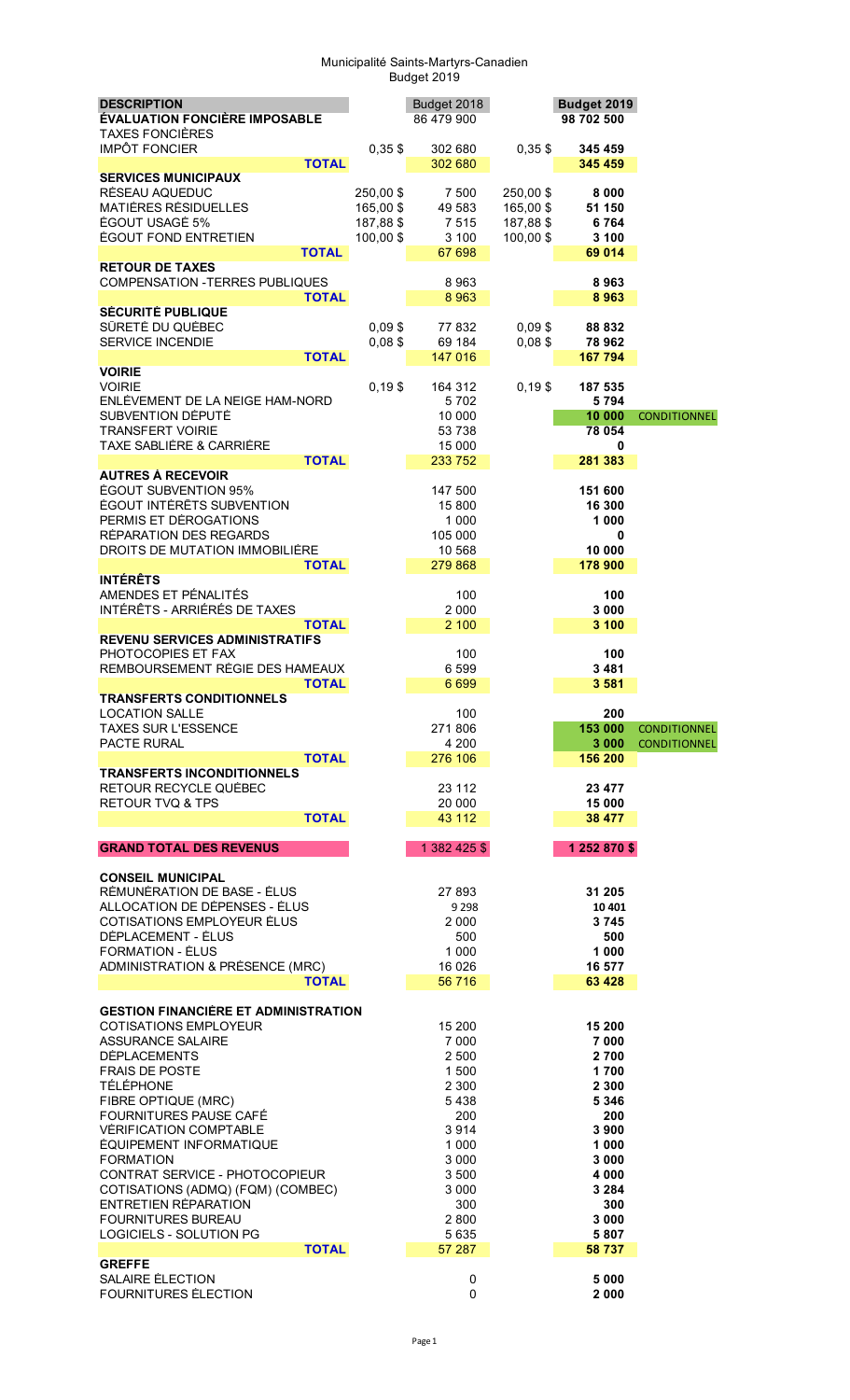## Municipalité Saints-Martyrs-Canadien Budget 2019

| <b>DESCRIPTION</b>                                       | Budget 2018    | Budget 2019                    |
|----------------------------------------------------------|----------------|--------------------------------|
| <b>TOTAL</b>                                             | 0              | 7 000                          |
| <b>ÉVALUATION</b>                                        |                |                                |
| <b>ÉVALUATION (MRC)</b><br><b>TOTAL</b>                  | 25419<br>25419 | 31 411<br>31 411               |
| <b>AUTRES</b>                                            |                |                                |
| <b>PUBLICATION</b>                                       | 600            | 500                            |
| <b>SERVICES JURIDIQUES</b>                               | 2650           | 1500                           |
| <b>FRAIS JURIDIQUES POURSUITES</b>                       | 25 000         | 30 000                         |
| ASSURANCE RESPONSABILITÉ PUBLIQUE                        | 22 000         | 23 000                         |
| ASSURANCE - CAUTIONNEMENT                                | 700            | 700                            |
| FONDATION HDA (MRC)                                      | 249            | 249                            |
| DONS ET SUBVENTIONS (OSBL)                               | 1 0 0 0        | 1 0 0 0                        |
| <b>TOTAL</b>                                             | 52 199         | 56 949                         |
| <b>GRAND TOTAL ADMINISTRATION</b>                        | 191 621 \$     | 217 525 \$                     |
| <b>RÉMUNÉRATION</b>                                      |                |                                |
| <b>SALAIRES</b>                                          | 117 403        | 118 596                        |
| <b>CONGÉS MALADIE</b><br><b>GRAND TOTAL RÉMUNÉRATION</b> | 3 2 1 8        | 3 2 5 8                        |
| <b>SÉCURITÉ PUBLIQUE</b>                                 | 120 621 \$     | 121 854 \$                     |
| QUOTE-PART SÛRETÉ DU QUÉBEC                              | 77832          | 80 000                         |
| <b>TOTAL</b>                                             | 77832          | 80 000                         |
| <b>SÉCURITÉ INCENDIE</b>                                 |                |                                |
| LOGICIEL COMMUNICATION (MRC)                             | 224            | 64                             |
| DÉNEIGEMENT BORNES SÈCHES                                | 7 546          | 7613                           |
| <b>EXTINCTEURS</b>                                       | 200            | 200                            |
| SÉCURITÉ INCENDIE (MRC)                                  | 1026           | 721                            |
| INCENDIE (RÉGIE DES 3 MONTS) & SIUCQ                     | 64 362         | 77 412                         |
| UNITÉ D'URGENCE (MRC)                                    | 325            | 358                            |
| <b>TOTAL</b>                                             | 73 683         | 86 368                         |
| <b>GRAND TOTAL SÉCURITÉ PUBLIQUE</b>                     | 151 515 \$     | 166 368 \$                     |
| RÉSEAU ROUTIER                                           |                |                                |
| <b>DÉPLACEMENT</b>                                       | 500            | 500                            |
| <b>CELLULAIRE</b><br><b>FORMATION</b>                    | 1 200<br>500   | 1000<br>500                    |
| COTISATION, CONGRÈS                                      | 1500           | 1 500                          |
| <b>ENTRETIEN DES CHEMINS</b>                             | 35916          | 41 000                         |
| <b>CALCIUM ETE</b>                                       | 15 000         | 15 000                         |
| SERVICES PROFESSIONNELS ING                              | 10 000         | 10 000                         |
| <b>ACHAT DE GRAVIER</b>                                  | 20 000         | 30 000                         |
| FOND CARRIÈRE                                            |                |                                |
|                                                          | 15 000         | 0                              |
| <b>OUTILS &amp; QUINCAILLERIE</b>                        | 200            | 200                            |
| SIGNALISATION - VOIRIE                                   | 3 0 0 0        | 3 0 0 0                        |
| <b>ASPHALTAGE</b>                                        | 117 000        | 0                              |
| <b>PLUVIAL</b>                                           | 155 806        | 153 000<br><b>CONDITIONNEL</b> |
| NIVELEUSE ROUTES & CHEMINS                               | 5 500          | 5 500                          |
| NIVELLEMENT 'CHAMP TIR'                                  | 300            | 300                            |
| <b>QUAI ET AIRE DE REPOS</b>                             | 1 300          | 4 3 0 0                        |
| <b>TOTAL</b>                                             | 382722         | 265 800                        |
| <b>ENLÈVEMENT DE LA NEIGE</b>                            |                |                                |
| CONTRAT POUR ENLÈVEMENT DE LA NEIGE                      | 95 361         | 96899                          |
| <b>TOTAL</b>                                             | 95 361         | 96 899                         |
| <b>ÉLECTRICITÉ ÉCLAIRAGE DES RUES</b>                    |                |                                |
| ÉLECTRICITÉ ÉCLAIRAGE DES RUES<br><b>TOTAL</b>           | 3 1 5 0        | 8 1 5 0<br>8 1 5 0             |
| <b>TRANSPORT COLLECTIF</b>                               | 3 1 5 0        |                                |
| TRANSPORT ADAPTÉ - ROULI-BUS                             | 746            | 750                            |
| <b>TOTAL</b>                                             | 746            | 750                            |
| <b>GRAND TOTAL RÉSEAU ROUTIER</b>                        | 481 979 \$     | 371 599 \$                     |
| <b>TRAITEMENT DE L'EAU</b>                               |                |                                |
| ANALYSES LABORATOIRE                                     | 1 100          | 1500                           |
| <b>PUITS</b>                                             | 10 000         | 3 0 0 0                        |
| <b>ENTRETIEN</b>                                         | 3 0 0 0        | 3 0 0 0                        |
| <b>ÉLECTRICITÉ</b>                                       | 2800           | 2800                           |
| <b>FORMATION</b>                                         | 300            | 300                            |
| LOCATION DE SOURCE                                       | 10             | 10                             |
| <b>DÉNEIGEMENT</b>                                       | 421<br>17 631  | 407<br>11 017                  |
| <b>TOTAL</b><br><b>TRAITEMENT DES EAUX USÉES</b>         |                |                                |
| <b>ENTRETIEN</b>                                         | 4 500          | 5 0 0 0                        |
| <b>DÉNEIGEMENT</b>                                       | 195            | 223                            |
| <b>FORMATION</b>                                         | 0              | 300                            |
| ANALYSES LABORATOIRE                                     | 1 0 0 0        | 1 0 0 0                        |
| <b>ÉLECTRICITÉ</b>                                       | 3 0 0 0        | 3 0 0 0                        |
| RÉPARATION DES REGARDS                                   | 80 000         | 0                              |
| <b>TOTAL</b>                                             | 88 695         | 9 5 23                         |
| <b>DÉCHETS DOMESTIQUES</b>                               |                |                                |
| ENLÈVEMENT DES ORDURES                                   | 48 000         | 48 000                         |
| ORDURES (GESTERRA) REDEVANCES                            | 3 0 0 0        | 3 0 0 0                        |
| DÉCHETS DOMESTIQUES<br><b>RÉCUPÉRATION</b>               | 6 600<br>2 600 | 6 600<br>2600                  |